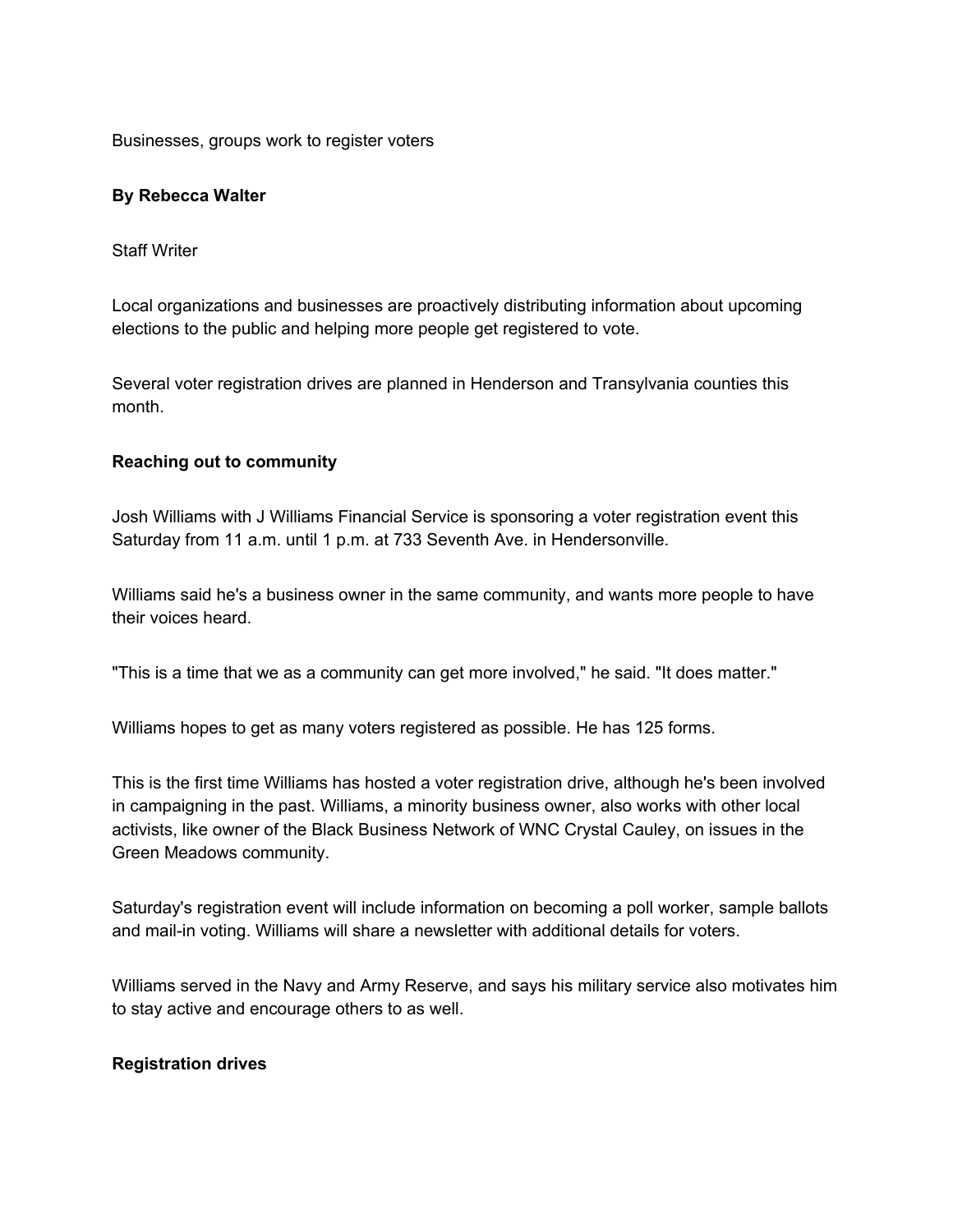The League of Women Voters Henderson County continues to host voter

**See VOTING, A7**

**Williams**

# **VOTING**

*From Page A1*

registration drives and events. Future virtual candidate programs are in the planning stages, and over a dozen voter drives are scheduled for September.

Registration drives by the League:

Sept. 3 ? Oskar Blues, Brevard, 4-7 p.m.

Sept. 4 ? Hendersonville Co-Op, 11 a.m. ? 2 p.m.

Sept. 11 ? Bill Moore Community Park, Fletcher, 8-11 a.m.

Sept. 11 ? Blue Ghost Brewing Co., Hendersonville, 5-9 p.m.

Sept. 12 ? Mills River Farmers Market, Mills River, 8 a.m. to noon Sept. 12 ? Smileys, Fletcher, 10 a.m.-2 p.m.

Sept. 13 ? Burning Blush Brewery, Mills River, noon to 3 p.m.

Sept. 13 ? Smileys, Fletcher, 10 a.m.-2 p.m.

Sept. 15 ? BRCC, Brevard campus, 10 a.m.-1 p.m.

Sept. 15 ? Saluda Food Pantry, Saluda, 3-6 p.m.